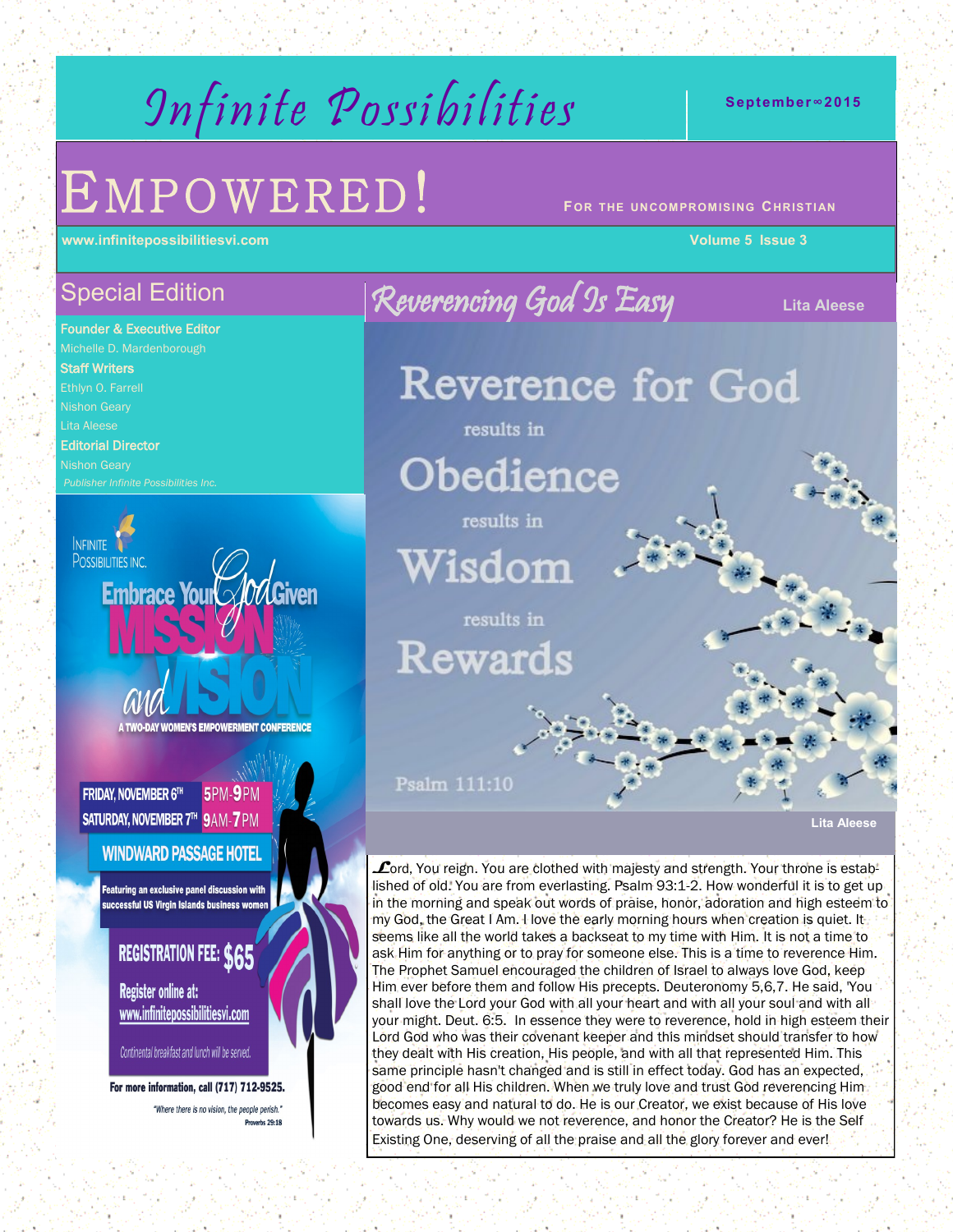# Theological Article **God is Sovereign** Michelle Mardenborough

When hurricane Katrina hit New Orleans bringing suffering and death to that region of the United States, many questioned God's authority. Tragedies such as, the conflict in Dafur, the Virginia Tech massacre and the Illinois church shooting makes one wonder if God is really in control. From the beginning of time mankind has struggled with the sovereignty of God. Is God in control? Does man have a free will? Scholars and philosophers have attempted to explore these seemingly illusive questions. For the most part, their efforts have resulted in additional questions rather than concrete answers. Mankind's intense desire to know is by no means coincidental. The desires for an answer to one's deepest questions are innate characteristics placed in man by almighty God. However, until one recognizes the omnipotence and sovereignty of God, as well as trust Him as their loving Father they will never be totally satisfied or content with an answer. We must be reminded that all events, great and small, are embraced in God's sovereign providence. He has not resigned the reins of government. Present history is not moving towards chaos. It is moving in the grand drama of God's plan to the accomplishment of His holy designs and to the vindication of His glory." But what is God's plan or original idea for mankind? Surely God's holy design does not include thousands of innocent people losing their lives through a senseless act of terrorism on September 11, 2001. However, many people believe that God has chosen not to be in control; their belief is that God loves man enough to give him a free will to choose his ultimate destiny. Tony Campolo states "Realizing that God isnot in control of all that happens (because God chooses not to be) we recognize that the sufferings and catastrophes since Adam and Eve are because of the freely-willed decisions of those who disobey God." God's original design for man is not hidden in dark secrecy but lies in His inspired holy word, the Bible. Therefore, for the true answer one must start in Genesis, the very first book of the Bible. Genesis spans more time than any other book in the Bible, it covers more than all sixty five other books of the Bible put together. Although Genesis does not directly name its author and although Genesis ends some three centuries before the birth of Moses, all of scripture and Biblical scholars adhere to the Mosaic

authorship of Genesis. The book of Genesis shows how human beings rebelled against God and fell under His judgment, but it also shows how God began to carry out His plans for their salvation. Genesis 1:26-28 states "Then God said "Let us make man in our own image according to our likeness and let them rule over the fish of the sea and over the birds of the sky, and over the cattle and over all the earth and over every creeping thing that creeps on the earth." God created man in his own image, in the image of God He created him; male and female He created them. God blessed them and God said to them be fruitful, and multiply and fill the earth and subdue it and rule over the fish of the sea and over the birds of the sky and over every living thing that moves upon the earth." Genesis 1:26-28 clearly reveals God original intent for mankind. God's initial mandate for man was to be blessed, fruitful, multiply, replenish, subdue and rule over the earth." However, if that is God's original plan and if He is truly sovereign why would He allow such evil and wickedness to run rampant in the world? How could a loving God allow war, ethnic cleansing, environmental destruction, oppression, famine, and political and religious corruption? Due to this, many skeptics resolve that God is not sovereign, because a sovereign God would not allow such horrific events to occur. So the mere knowledge of God's original plan still leaves the question of God's sovereignty unanswered. Therefore, one must first understand the meaning of sovereignty. The American Heritage Dictionary of the English Language defines sovereignty as "Supremacy of authority or rule. as exercised by a sovereign or sovereign state." One must further understand that even though God is sovereign, His original plan gave mankind rulership over the earth. God intended man to rule the earth. Psalms 115:16-17 states "The heavens are heavens of the Lord, but the earth he has given to the sons of men." But unfortunately man relinquished his rulership to Satan in the Garden of Eden. The Bible tells how the serpent was extremely crafty and how he deceived Eve into eating the forbidden fruit. Adam also disobeyed God and ate the forbidden fruit. This single act of disobedience was the beginning of man's decline and the earth's chaos and disorder. *Myles Munroe states in The Most Important Person on Earth "By their rebellion, the children (Adam and Eve) not only took something that wasn't theirs, but they also handed it over to someone who didn't deserve it and would never be qualified for it.* Lucifer the unfaithful former general of heaven would never transform the world into the heavenly kingdom. He would transform it to something completely opposite, a kingdom of darkness."

satan's rulership So did Adam and Eve willingly choose to relinquish their rulership on the earth to Satan? Did God know before hand that they would choose to do so? Second Corinthians 4:3-4 states "And even if our gospel is veiled, it is veiled to those who are perishing, in whose case the god of this world has blinded the minds of the unbelieving so that they might not see the light of the gospel who is the glory of Christ who is the image of God." This scripture clearly identifies Satan as the god of this world. Ephesians 2:2 also refers to satan as the "prince of the air." The Bible clearly shows that satan is currently ruling the earth. In John 10:10 Jesus verifies that "the thief comes to steal, kill and destroy but I come that they might have life and have it abundantly." The thief in this passage is satan the god of this world. Even though satan is currently the god of this world, God's original intent never changed, He must remain committed to His plan. Numbers 23:19 states "God is not a man that He should lie nor a son of man that He should repent; has He said and will He not do it." Skeptics would have one to believe that God chose to relinquish His sovereignty, that He put His omnipotence on a shelf temporarily. As the scripture states, "God is not a man", He does not change His mind or go back and forth. God is sovereign; He is above all and superior to all. If God said it He must stand by His word. When a mandate or directive is given by an earthly King he is not allowed to retract it. In the book of Daniel, King Darius was tricked into signing a decree that stated for thirty days all citizens must bow and worship the royal statue or be thrown into the lion's den. When Daniel was told of the decree he continued his normal practice of praying towards Jerusalem three times a day. When it was brought to the King's attention he felt terrible because he could not retract his words. The Bible reports in Daniel 6:14-16 "Then as soon as the King heard this statement, he was deeply distressed and set his mind on delivering Daniel; and even until sunset he kept exerting himself to rescue him. Then these men came to by agreement to the king, Recognize O king that it is a law of the Medes and Persians that no injunction or statue which the king establishes may be changed." How much more is this statement true for the almighty God, sovereign and Lord of the universe? Simply put, God can not retract His word nor will He abort His plans. God's plan absolutely demonstrates His sovereignty. His holy plan could not have been scripted by anyone but an omnipotent, all powerful and loving God. To understand the latter part of God's plan one must look further in Genesis. Genesis 3:15 states "And I will put enmity between you and the woman and between your seed and her seed; He shall bruise you on the head, and you shall bruise him on the heel." contd. pg.3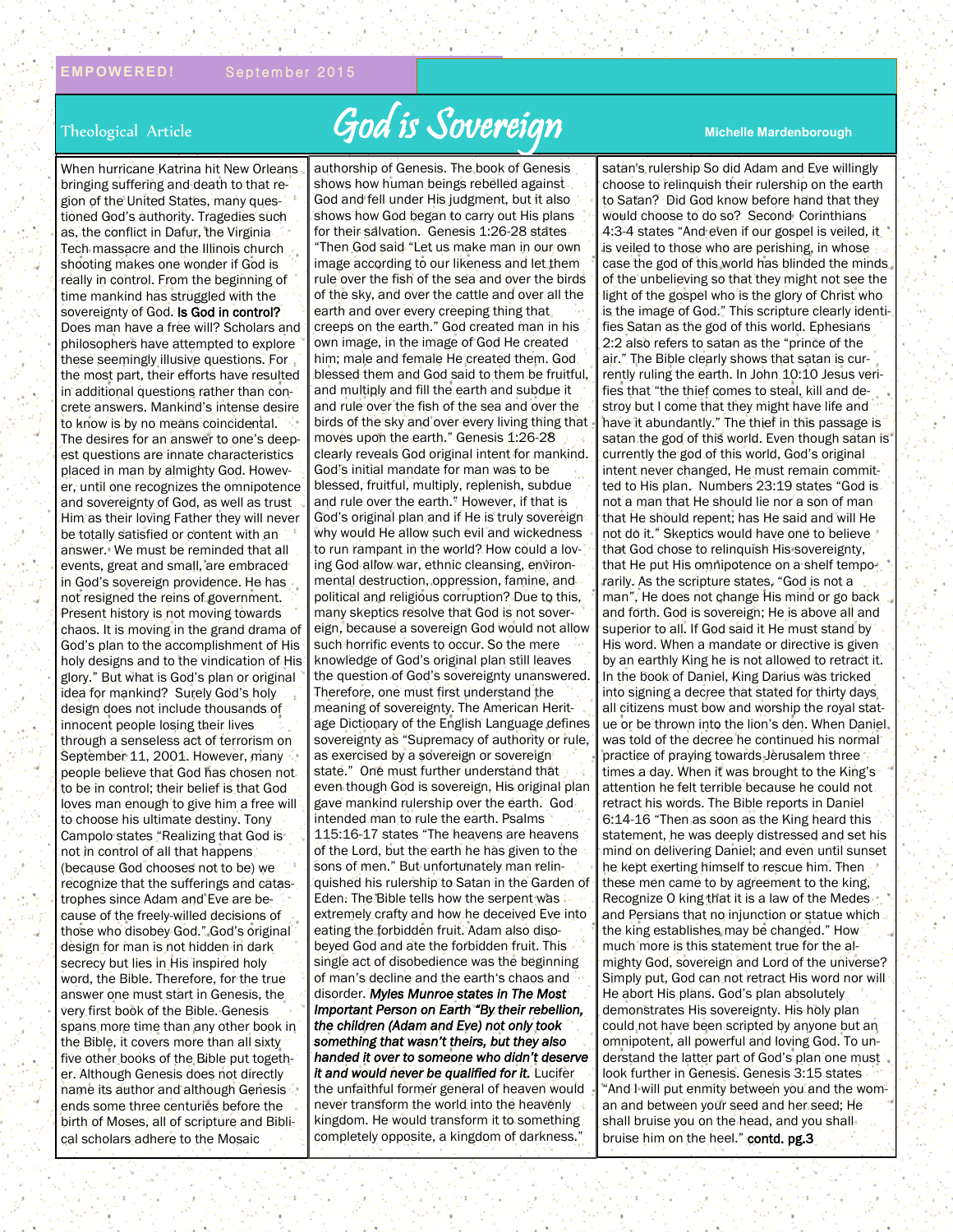#### Continued - God is Sovereign

In this passage God is speaking directly to the serpent, Adam and Eve in the Garden of Eden. God decreed that an eternal struggle would continue between the serpent, the woman and generations to come. God makes a promise. The heart of the promise is the coming of an offspring through a woman who will break the power of the adversary over mankind and regain the authority and dominion that was lost. This promise refers to restoration, and reconciliation through the Lord Jesus Christ Don Fleming writes in Concise Bible Commentary that "Henceforth, the human race (the descendants of Eve) would be in constant conflict with Satan. A snake might injure a man by biting his heel, but a man can kill a snake by crushing its head. Humankind had been successfully attacked by Satan, but through Jesus Christ humankind would eventually conquer Satan though the conquest would involve suffering" Adam's act of disobedience did not catch God off guard. God's original plan for mankind will transpire. God must remain true to His word. God's holy divine plan includes a redeemer and His name is Jesus Christ. Even though, mankind's relationship was severed God in His great mercy and longsuffering could not leave man in that broken state forever. God's divine plan to reconcile man back to Him began with Abraham. Because of Abraham's faith, and love for God, God proclaimed Abraham the father of His chosen people, the Israelites. As God's chosen people, they received prophecies and teachings of God from the prophets. The children of Israel were in great anticipation of God's promise to send a messiah for the redemption of sin. The prophet Isaiah prophesied the coming of the messiah in Isaiah 53:11-12," As a result of the anguish of His soul, He will see it and be satisfied; By His knowledge the Righteous One, My Servant will justify the many, As He will divide the booty with the strong; Because He poured out to Himself bore the sin of many, And interceded for the transgressor." The Bible records over 300 prophecies which fulfilled the pre existence; immaculate birth, ministry, crucifixion and resurrection of Jesus Christ. Furthermore, 400 years before crucifixion was even invented, both Israel's King David and the prophet Zechariah described Jesus Christ death in words that perfectly portrayed that form of execution. They said that His body would be pierced and that none of His bones would be broken, which was contrary to customary procedure in cases of crucifixion. However, historians and New Testament writers alike confirm the fulfillment that Jesus of Nazareth died on a Roman cross, and his amazingly quick death eliminated the need for the usual breaking of bones. Also, a spear was thrust into his side to verify that he was definitely dead. Only an all knowing, all powerful, sovereign God could align events to such accuracy and precision. God's love for mankind sent Jesus Christ into the

the world to perfectly atone for the forgiveness of sin. John 3:16-17 states "For God so loved the world that He gave His only begotten son that whoever believes in Him shall not perish but have eternal life. For God did not send the Son into the world to judge the world, but that the world might be saved through Him." Jesus death on the cross was of paramount importance to the completion of God's divine plan but God is not finished there is more prophecy yet to be fulfilled. The Bible foretells of the wickedness that would reign, as well as signs of Jesus Christ second coming. In Matthew 24:6-31 the Bible provides an explicit description of what is to come. But the great news for the believer is that God will be victorious and that Jesus Christ will reign supreme.

> "HOW GREAT YOU ARE, O **SOVEREIGN LORD! THERE** IS NO ONE LIKE YOU. WE **AVE NEVER EVEN HE.** OF ANOTHER GOD LIKE

> > **2 SAMUEL 7:22**

a The Word Share

Mankind will be restored back to God's original plan and the earth will rest from the chaos and madness that it has experienced over the past four thousand years. In the book of Romans 8:18-21 Paul states "For I consider that the sufferings of this present time are not worthy to be compared with the glory that is to be revealed to us. For the anxious longing of the creation waits eagerly for the revealing of the sons of God. For the creation was subjected to futility, not willingly but because of Him who subjected it in hope that the creation itself also will be set free from its slavery to corruption into the freedom of the glory of the children of God. God's invincible plan is moving at a momentum that can not be ignored. Signs of a failing economy, famine at an all time high, earthquakes, tsunamis, and war are all mentioned as the beginning of things to come in the book of Matthew.

Matthew 24:14 states "This gospel of the kingdom shall be preached in the whole world as a testimony to all the nations and then the end will come." This prophetic statement is being fulfilled at an unstoppable force. The February issue of Charisma's magazine main article was entitled "God's moment for India." The article reports "So far, about 12.4 million Indians have come to Christ in Gomes' meetings, but that is a small number compared to the total who has embraced Christianity in India in recent years. The nation of more than 1 billion people is on the verge of a spiritual upheaval." Christianity is on the increase like never before. The good news of God's plan for mankind has reached over 2.1 billion people worldwide which totals approximately one third of the world's population. God's divine plan to redeem fallen mankind can not be stopped. He is all powerful, all knowing, omnipotent, omnipresent and omniscient. Furthermore, God is a loving father, who has given man the free will to trust and obey Him. Therefore, both God's sovereignty and mankind's responsibility are at work. Skeptics consider this a contradiction, and from a fallen, dead to sin viewpoint it is. However, from God's viewpoint it is not. The last chapter of history will be written by God not Satan. The February 2009 issue of Word of Faith magazine states "Things can be different now if we'll believe God. Things will be different here if we'll trust Him." God is in control, He is working behind the scenes to accomplish His purposes. Therefore, no matter what it looks like, no matter what the atheist or skeptic says, no matter what the economist says, no matter what the media says, God will complete all that He promised to do. God is sovereign and His master plan to redeem, restore and reconcile the world back to Himself will prevail.

#### Resources

*Morris, Williams. ed "sovereignty" The American Heritage Dictionary of The English Language. Boston: Houghton Mifflin Company, 1982, 1236. Munroe, Myles. Most Important Person on Earth. New Kensington, PA: Whitaker House 2007. Fleming, Don. Concise Bible Commentary. Chattanooga, TN: AMG Publishers 1994. Periodicals Grady, Lee J. "God's Moment for India." Charisma, February 2009, 27-32.* Hagin, Kenneth W. "The God Who is More than Enough." Word of *Faith, February 2009, 8-10.*

*Other Sources*

*Murray, John. "The Sovereignty of God" The-Highway.com. 6 January 1996, http://www.thehighway.com/sovereignty\_Murray1.html#Presuppositions (23* 

*March 2009). Campolo, Tony. "It's All about Freedom" Beliefnet.com. 20* 

*October 2008,* 

*http://www.beliefnet.com/Faiths/Christianity/2006/06/Its-All-About-Freedom.aspx (22 March 2009).*